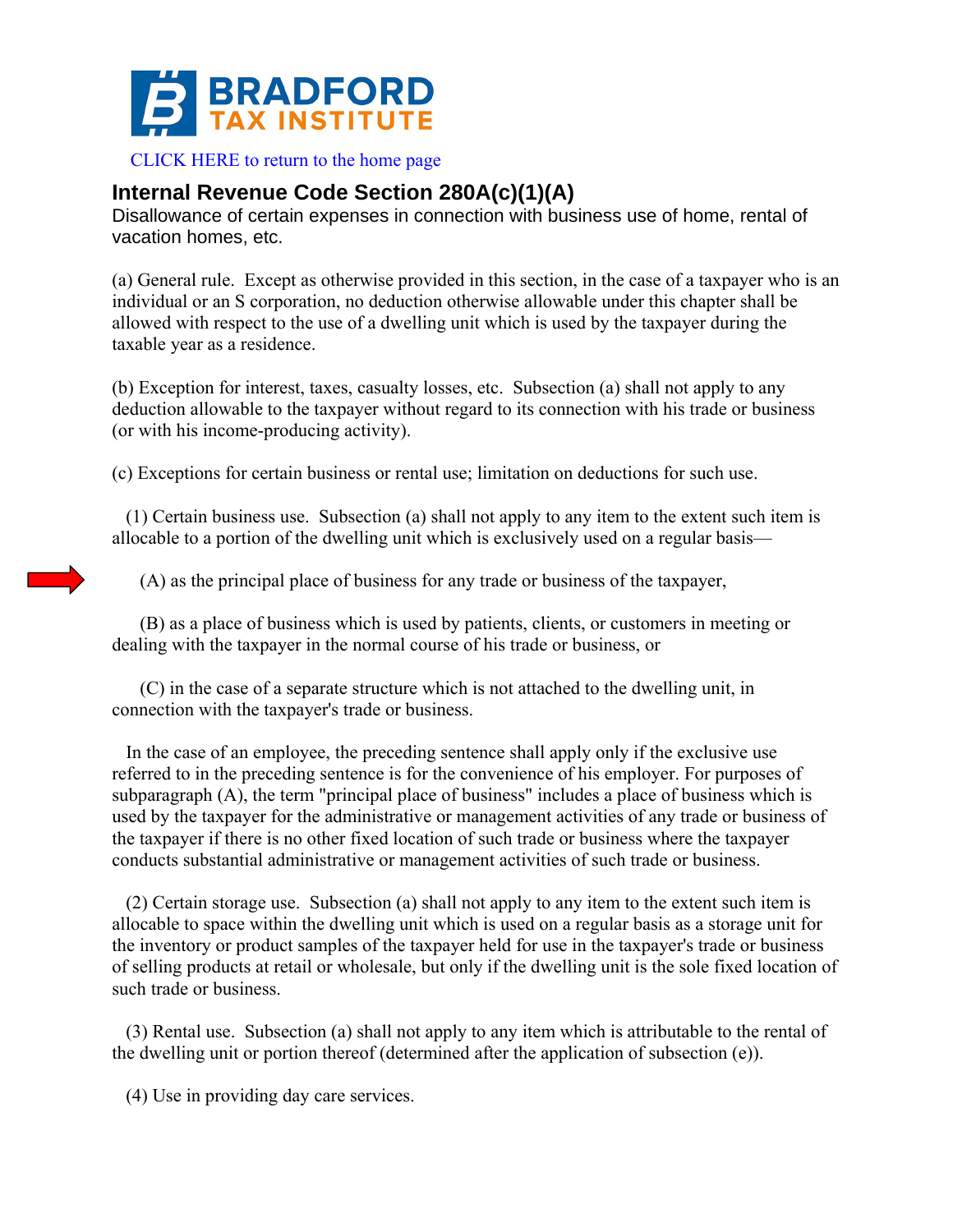(A) In general. Subsection (a) shall not apply to any item to the extent that such item is allocable to the use of any portion of the dwelling unit on a regular basis in the taxpayer's trade or business of providing day care for children, for individuals who have attained age 65, or for individuals who are physically or mentally incapable of caring for themselves.

 (B) Licensing, etc., requirement. Subparagraph (A) shall apply to items accruing for a period only if the owner or operator of the trade or business referred to in subparagraph (A)--

(i) has applied for (and such application has not been rejected),

(ii) has been granted (and such granting has not been revoked), or

(iii) is exempt from having,

 a license, certification, registration, or approval as a day care center or as a family or group day care home under the provisions of any applicable State law. This subparagraph shall apply only to items accruing in periods beginning on or after the first day of the first month which begins more than 90 days after the date of the enactment of the Tax Reduction and Simplification Act of 1977.

 (C) Allocation formula. If a portion of the taxpayer's dwelling unit used for the purposes described in subparagraph (A) is not used exclusively for those purposes, the amount of the expenses attributable to that portion shall not exceed an amount which bears the same ratio to the total amount of the items allocable to such portion as the number of hours the portion is used for such purposes bears to the number of hours the portion is available for use.

 (5) Limitation on deductions. In the case of a use described in paragraph (1), (2), or (4), and in the case of a use described in paragraph (3) where the dwelling unit is used by the taxpayer during the taxable year as a residence, the deductions allowed under this chapter for the taxable year by reason of being attributed to such use shall not exceed the excess of--

(A) the gross income derived from such use for the taxable year, over

(B) the sum of--

 (i) the deductions allocable to such use which are allowable under this chapter for the taxable year whether or not such unit (or portion thereof) was so used, and

 (ii) the deductions allocable to the trade or business (or rental activity) in which such use occurs (but which are not allocable to such use) for such taxable year.

 Any amount not allowable as a deduction under this chapter by reason of the preceding sentence shall be taken into account as a deduction (allocable to such use) under this chapter for the succeeding taxable year. Any amount taken into account for any taxable year under the preceding sentence shall be subject to the limitation of the 1st sentence of this paragraph whether or not the dwelling unit is used as a residence during such taxable year.

 (6) Treatment of rental to employer. Paragraphs (1) and (3) shall not apply to any item which is attributable to the rental of the dwelling unit (or any portion thereof) by the taxpayer to his employer during any period in which the taxpayer uses the dwelling unit (or portion) in performing services as an employee of the employer.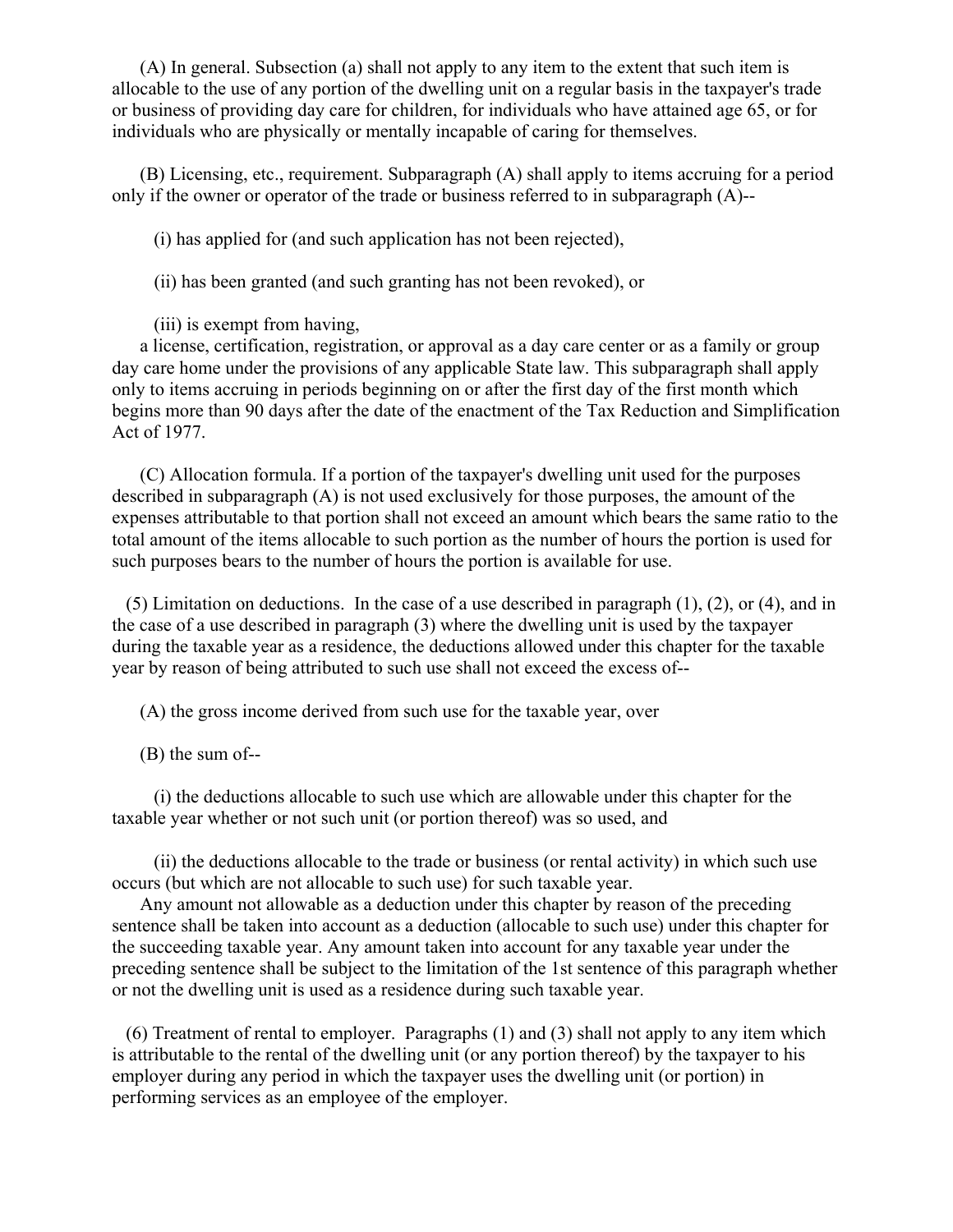(d) Use as residence.

 (1) In general. For purposes of this section, a taxpayer uses a dwelling unit during the taxable year as a residence if he uses such unit (or portion thereof) for personal purposes for a number of days which exceeds the greater of--

(A) 14 days, or

 (B) 10 percent of the number of days during such year for which such unit is rented at a fair rental.

 For purposes of subparagraph (B), a unit shall not be treated as rented at a fair rental for any day for which it is used for personal purposes.

 (2) Personal use of unit. For purposes of this section, the taxpayer shall be deemed to have used a dwelling unit for personal purposes for a day if, for any part of such day, the unit is used--

 (A) for personal purposes by the taxpayer or any other person who has an interest in such unit, or by any member of the family (as defined in section  $267(c)(4)$ ) of the taxpayer or such other person;

 (B) by any individual who uses the unit under an arrangement which enables the taxpayer to use some other dwelling unit (whether or not a rental is charged for the use of such other unit); or

 (C) by any individual (other than an employee with respect to whose use section 119 applies), unless for such day the dwelling unit is rented for a rental which, under the facts and circumstances, is fair rental.

 The Secretary shall prescribe regulations with respect to the circumstances under which use of the unit for repairs and annual maintenance will not constitute personal use under this paragraph, except that if the taxpayer is engaged in repair and maintenance on a substantially full time basis for any day, such authority shall not allow the Secretary to treat a dwelling unit as being used for personal use by the taxpayer on such day merely because other individuals who are on the premises on such day are not so engaged.

(3) Rental to family member, etc., for use as principal residence.

 (A) In general. A taxpayer shall not be treated as using a dwelling unit for personal purposes by reason of a rental arrangement for any period if for such period such dwelling unit is rented, at a fair rental, to any person for use as such person's principal residence.

(B) Special rules for rental to person having interest in unit.

 (i) Rental must be pursuant to shared equity financing agreement. Subparagraph (A) shall apply to a rental to a person who has an interest in the dwelling unit only if such rental is pursuant to a shared equity financing agreement.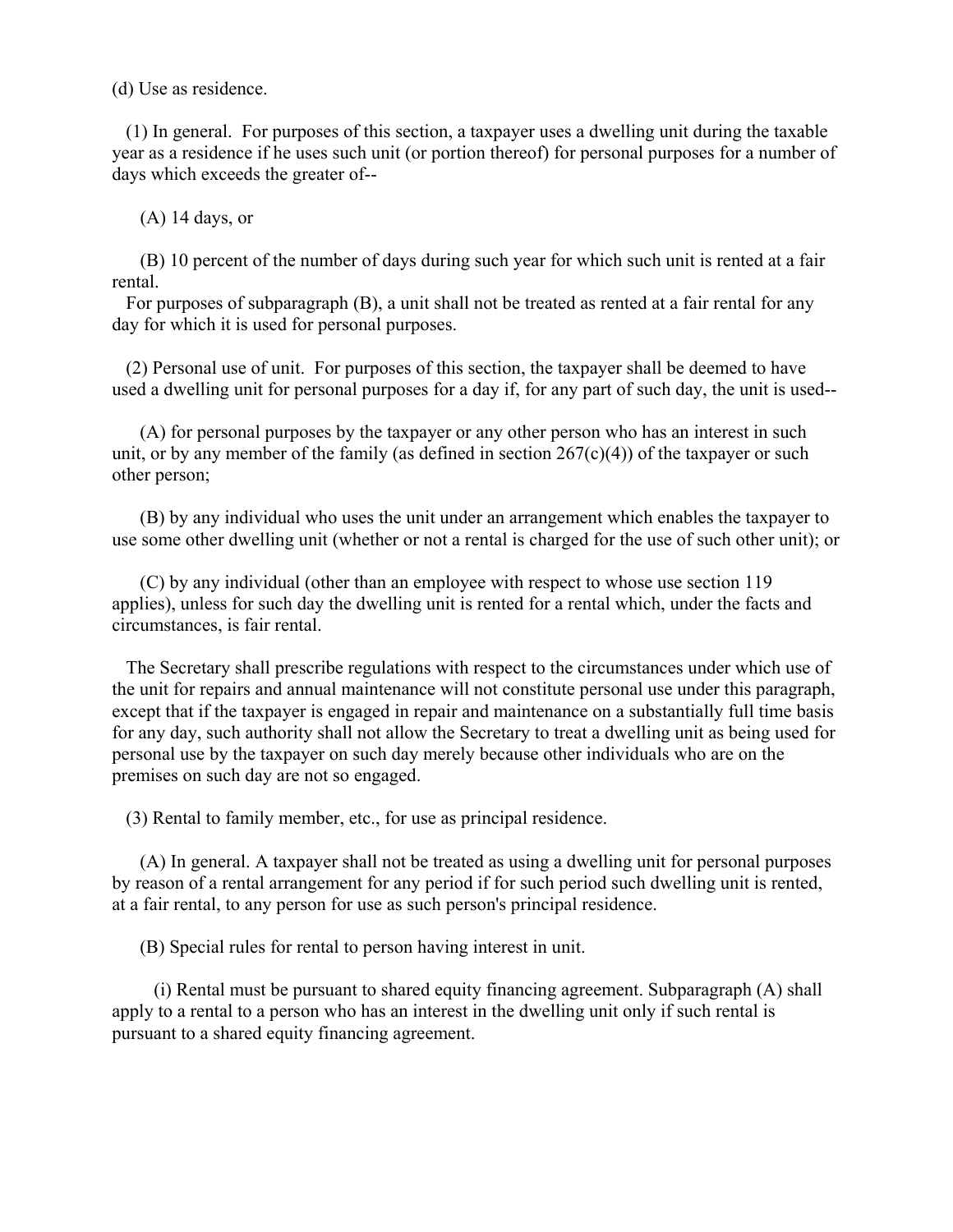(ii) Determination of fair rental. In the case of a rental pursuant to a shared equity financing agreement, fair rental shall be determined as of the time the agreement is entered into and by taking into account the occupant's qualified ownership interest.

 (C) Shared equity financing agreement. For purposes of this paragraph, the term "shared equity financing agreement" means an agreement under which--

(i) 2 or more persons acquire qualified ownership interests in a dwelling unit, and

(ii) the person (or persons) holding 1 or more of such interests--

(I) is entitled to occupy the dwelling unit for use as a principal residence, and

 (II) is required to pay rent to 1 or more other persons holding qualified ownership interests in the dwelling unit.

 (D) Qualified ownership interest. For purposes of this paragraph, the term "qualified ownership interest" means an undivided interest for more than 50 years in the entire dwelling unit and appurtenant land being acquired in the transaction to which the shared equity financing agreement relates.

(4) Rental of principal residence.

 (A) In general. For purposes of applying subsection (c)(5) to deductions allocable to a qualified rental period, a taxpayer shall not be considered to have used a dwelling unit for personal purposes for any day during the taxable year which occurs before or after a qualified rental period described in subparagraph (B)(i), or before a qualified rental period described in subparagraph  $(B)(ii)$ , if with respect to such day such unit constitutes the principal residence (within the meaning of section 121) of the taxpayer.

 (B) Qualified rental period. For purposes of subparagraph (A), the term "qualified rental period" means a consecutive period of--

(i) 12 or more months which begins or ends in such taxable year, or

 (ii) less than 12 months which begins in such taxable year and at the end of which such dwelling unit is sold or exchanged, and

for which such unit is rented, or is held for rental, at a fair rental.

(e) Expenses attributable to rental.

 (1) In general. In any case where a taxpayer who is an individual or an S corporation uses a dwelling unit for personal purposes on any day during the taxable year (whether or not he is treated under this section as using such unit as a residence), the amount deductible under this chapter with respect to expenses attributable to the rental of the unit (or portion thereof) for the taxable year shall not exceed an amount which bears the same relationship to such expenses as the number of days during each year that the unit (or portion thereof) is rented at a fair rental bears to the total number of days during such year that the unit (or portion thereof) is used.